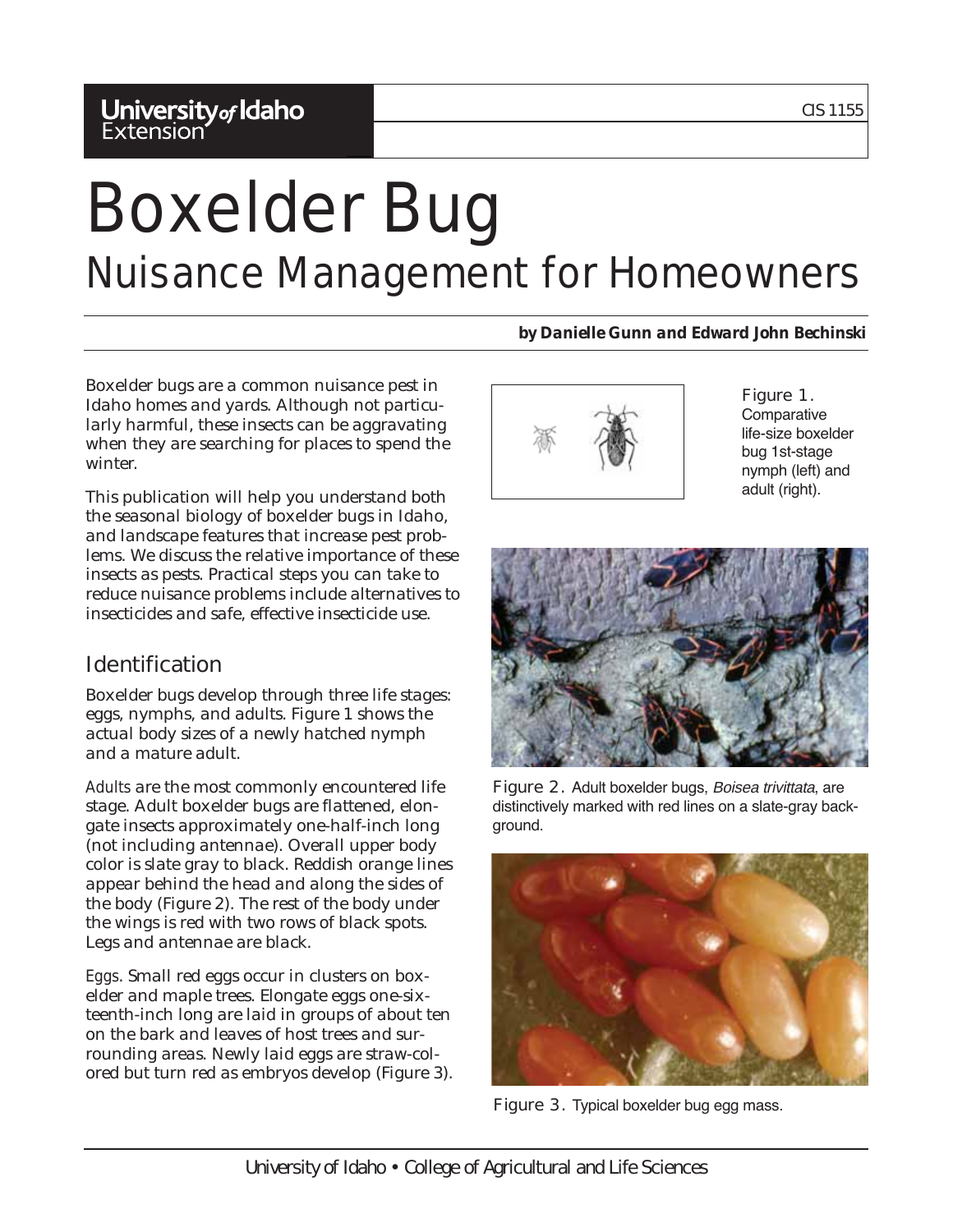*Nymphs* are similar to adults in body shape and color but are smaller and wingless. Boxelder bugs develop through six immature nymphal stages. Each successive stage is larger than the last. Newly hatched nymphs are entirely bright red. Older nymphs develop darker markings behind the head. Wings grow over the back as short black pads visible on larger nymphs (Figure 4).

Do not confuse boxelder bugs with their *lookalikes*. Boxelder bugs are members of a group of insects called the true bugs (Order: Hemiptera). Some people confuse true bugs with beetles (Order: Coleoptera). Beetles have hard wing covers that meet in a straight line down the back, while true bugs hold their wings crossed in an xpattern flat over their back. Several other red and black colored true bugs superficially look like boxelder bugs. The most notable are milkweed bugs (Figure 5), which are more extensively red in color and never occur in massive aggregations around homes.



Figure 4. Immature boxelder bug nymph. Arrow points to developing wings that appear as pads over the back of older nymphs.

### What's in a name?

Idaho is one of a few states in the U.S. having two different species of boxelder bugs. Our most widely recorded type is the western boxelder bug, *Boisea rubrolineata*. It occurs south from the Idaho panhandle through the Treasure Valley and eastward through the Magic Valley. The other species, *B. trivittata*, is correctly called the boxelder bug. First recorded in Idaho during 1891, it appears to be restricted to the eastern third of our state. Hybridization between the two species does not occur.

Venation color on the inner part of the adult bug wings distinguishes our two species. On the western boxelder bug, *Boisea rubrolineata*, the veins are red, while on the boxelder bug, *B. trivittata*, the veins are black (Figure 6).

For practical pest management decisions, it is not necessary to distinguish among species. Both share similar seasonal biology and pose the same pest problems. Unless otherwise noted, we use the single name "boxelder bug" in this publication to refer to both species that live in Idaho.



Figure 5. Milkweed bugs (left and right above) look like boxelder bugs but are substantially redder in color.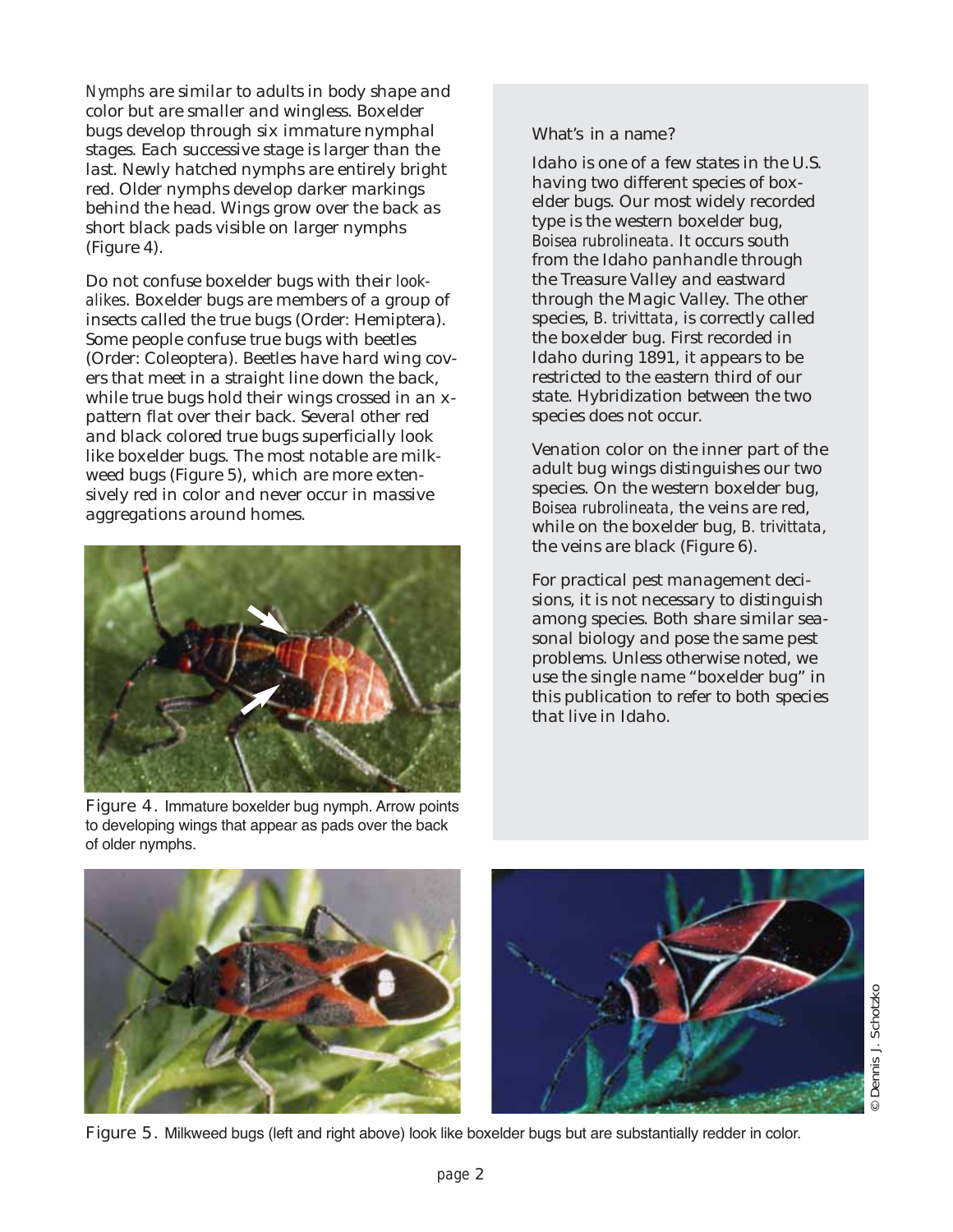

Figure 6. Pinned specimens of an adult western boxelder bug, Boisea rubrolineata (left) and an adult boxelder bug, B. trivittata (right). Arrows point to the red veins that differentiate B. rubrolineata from the otherwise identical B. trivittata, which has black wing veins. The gold-colored spot on the right specimen is the head of the insect pin and not a mark on the insect itself.

## Host plants

Boxelder trees (*Acer negundo*) are the primary host plant for insect egg-laying, feeding, and development. This is especially true for *Boisea trivittata*, the species that lives in southeastern Idaho. Boxelder bugs also reproduce on maples (another species of the genus *Acer*) and infrequently on ash trees. Maples are the preferred host plant for the western boxelder bug, *B. rubrolineata*.

Boxelder bugs suck sap from leaves and stems but prefer to feed on seeds. Boxelder trees grow as separate female (seed-producing) and male (non seed-bearing) plants. Boxelder bugs seldom occur on male trees because these plants do not produce seeds. Even in yards where male and female trees grow side by side with touching branches, boxelder bugs mainly reside on the female trees. This particularly is true after midsummer when seeds are present. In contrast, the flowers of maple trees have both male and female reproductive parts. Any individual maple tree may support boxelder bugs because all maple trees produce seeds.

Boxelder bugs have been observed feeding on a diverse group of 20 other types of plants, ranging from weedy grasses to ornamental flowers to small fruits. No evidence suggests that boxelder bugs survive and reproduce on these plants.

## Seasonal life cycle

Boxelder bugs survive the winter as adults in protected places around home landscapes and inside unheated parts of buildings. Adults sometimes become active outdoors during warm sunny days in late winter. Adult seasonal activity really does not begin until temperatures consistently reach 70°F, and host trees leaf out in April.

In May, overwintered adults fly to host trees, where they lay several hundred eggs in small batches. They also lay eggs on boxelder and maple seeds remaining on the soil from the fall. Eggs hatch in 10 to 14 days. Nymphs initially live on the ground or on low-growing vegetation, where they suck sap from seeds fallen from their host trees. Boxelder bugs normally do not live on trees until seed set in midsummer.

In southern Idaho, nymphs develop into adults by midsummer. A second generation then begins. A single generation likely develops in northern Idaho.

When leaves begin to mature and drop, nymphs and adults move from trees and gather on sunny surfaces such as bare soil, wooden fences, tree trunks, sidewalks, and landscape rocks. Masses numbering thousands of nymphs and adults are not unusual on the sunny southern and western exposures of walls and foundations of residences during early fall. Fall movement from trees increases on warm days in October immediately following the first seasonal frost.

Adult boxelder bugs search for dry, sheltered overwintering sites, such as in bark crevices and hollow tree trunks or under rocks and surface debris. During this time boxelder bugs wander into residences through cracks and crevices in foundations and along door and window casings. Only adults survive the winter. Any remaining immature nymphs die without overwintering when freezing weather arrives.

## Pest status

Boxelder bugs become nuisance pests by their sheer presence in and around residences. Two periods of nuisance activity occur: from latesummer through mid-fall when bugs leave their host trees for overwintering sites, and in midspring when overwintered adults again become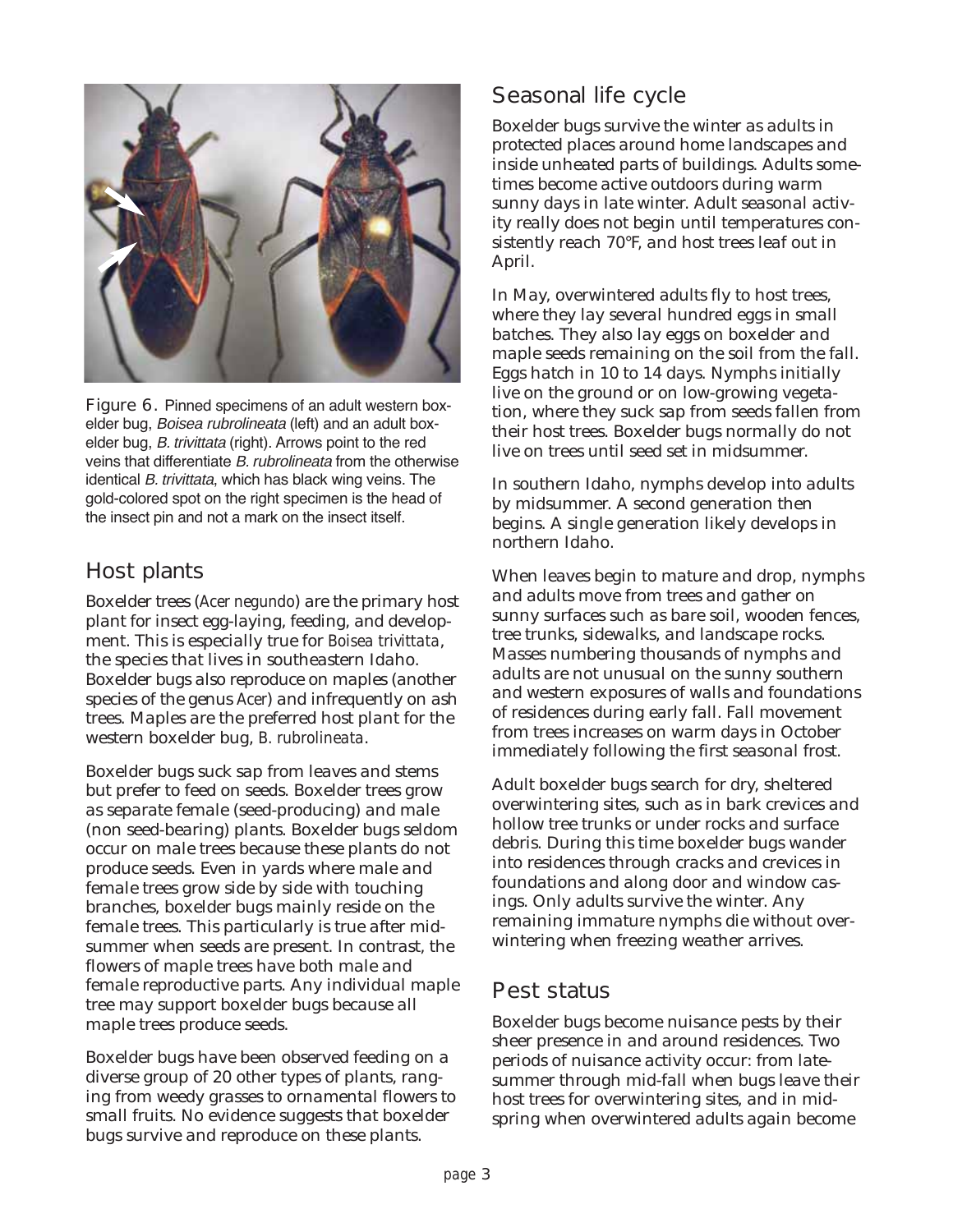active and search out places to lay eggs. Other than their nuisance factor, boxelder bugs do not cause any significant harm.

Boxelder bugs that wander into residences during the fall do not reproduce inside. Their liquid feces can stain fabrics; otherwise, bugs do not harm structures. They do not feed on houseplants, stored pantry foods, or anything else inside the home. Boxelder bugs are genetically programmed to find protected places safe from extreme cold where they can hibernate in an inactive, nonfeeding state until spring. Earlyemerging individuals occasionally can be seen crawling inside homes during late winter when sunny weather warms unheated attics or crawlspaces where they had been sheltered.

Threats to human health from bugs inside homes are insignificant. Boxelder bugs have no venom and cannot sting. Reports are known of boxelder bugs defensively biting people when pressed against bare skin. Such accidental encounters cause no lasting effects. Some people detect an offensive odor from these insects.

Boxelder bugs are inconsequential landscape pests but can cause deformities by feeding on fruits. Plant feeding by boxelder bugs seldom causes noticeable damage to boxelder or maple trees in home landscapes. Boxelder bugs do sometimes feed during late summer on nearby stone fruits (cherries, nectarines, peaches, and plums), pome fruits (apples and pears), and small fruits (grapes and strawberries). They directly feed on green and ripened fruit by puncturing it with their needle-like mouthparts and sucking juices. Heavy feeding causes roughened pits and dimples on fruit surfaces. Damage usually is insignificant to backyard trees but can become an important issue in commercial orchards.

## Management options

Boxelder bug management depends on pest exclusion methods. It may also require outdoor barrier sprays of insecticides along the exterior foundations of buildings to prevent pest movement into homes.

*Bug-proof your house*. Prevent bugs from entering your home by caulking around windows and weather-stripping around door thresholds. Cracks along poorly fitting sliding patio doors provide easy entry into homes. Repair torn

screens and cover vents under eaves and in attics with fine-mesh screening to exclude bugs. This also will help keep out spiders and other home-invading pests.

*Physically remove bugs*. Shop vacuums are wellsuited for physically removing living bugs both inside buildings and outdoors. Dispose of the vacuum contents inside a sealed bag so surviving bugs do not escape.

*Cut down and replace nearby boxelder trees*. Consider eliminating female (seed-bearing) boxelder trees and replace them with nonhost trees. This will help reduce but not necessarily eliminate nuisance problems. Adult boxelder bugs are highly mobile. Infestations can come from trees hundreds of yards from the site of the problem.

*Rake and destroy seeds*. If it is not practical or desirable to remove host trees, rake and destroy any boxelder and maple seeds lying on the ground early in the spring. The generation of nymphs that hatches before trees set seeds primarily survives on seeds lying on the ground from the previous year.

*Apply insecticides as outdoor barrier treatments along the foundation of residences*. Boxelder bugs often congregate during the fall on sunny southern and western exposures of homes, garages, and sheds. By treating those areas with an appropriate insecticide, you can create an effective but limited chemical barrier that kills boxelder bugs before they enter buildings. You can hire a professional to apply insecticides or you can do it yourself using over-the-counter insecticides.

Table 1 lists products widely available to homeowners in Idaho. A single spray of any one of these products should be equally effective in providing immediate bug control that lasts 10 to 14 days or longer.

It is not necessary to spray every time you see bug activity. Insects will contact a lethal dose from the chemical residues that remain after the spray has dried. Premixed, ready-to-use liquid sprays in trigger-pump containers not only are convenient, but also reduce potential health hazards by minimizing your accidental contact with concentrated insecticides.

Unless otherwise directed by the label, spray a 3 foot-wide continuous band of insecticide on the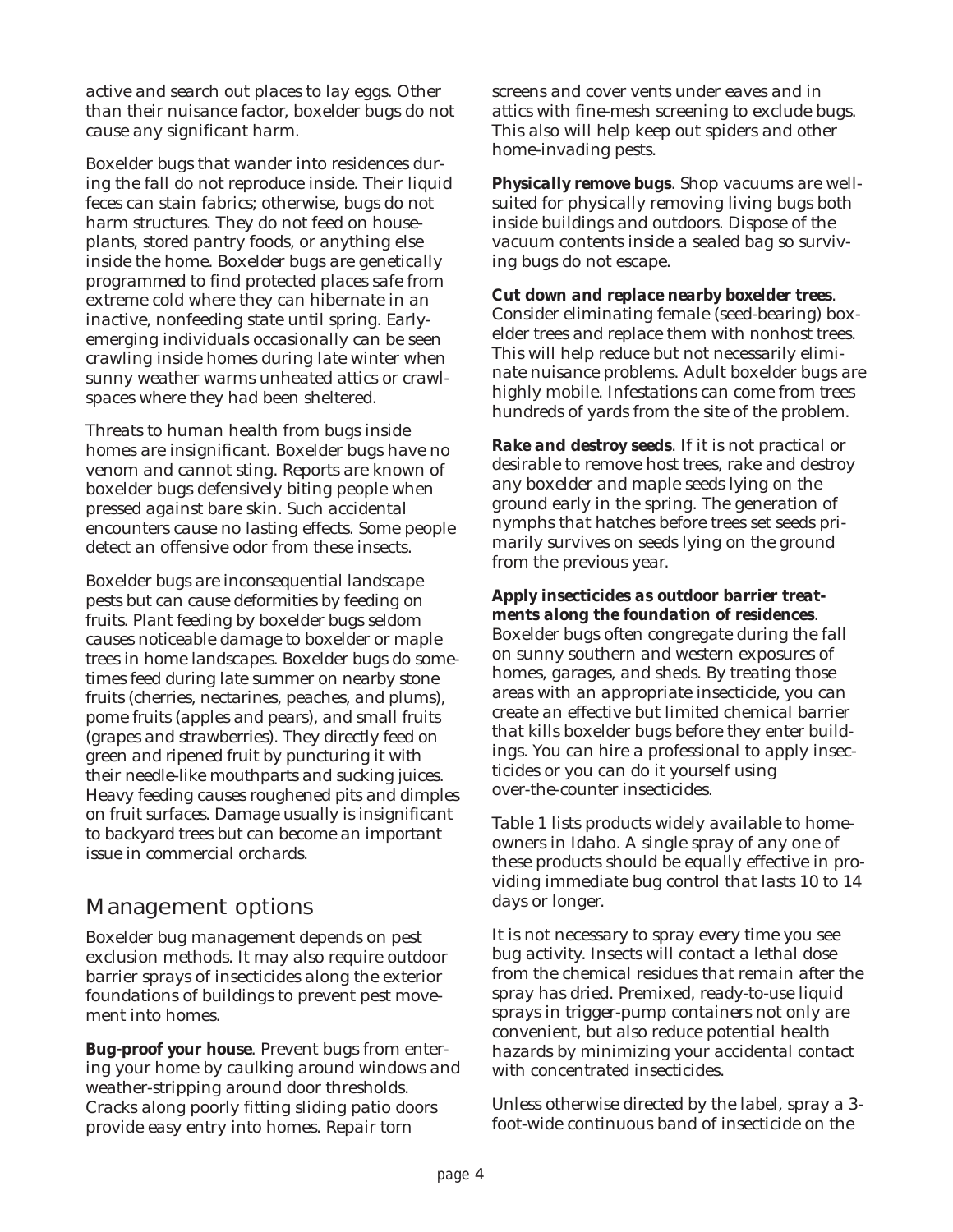soil outside around the building foundation, spraying upwards on the exterior foundation another two or three feet. Spray around doors, windows, utility line entrances, vents, and other openings through exterior walls where bugs can enter buildings.

All of the products listed in Table 1 are nerve poisons that pose at least some risk of acute toxicity to people, pets, and wildlife. The U.S. Environmental Protection Agency (EPA) classifies most of these home barrier products as slightly toxic to people by inhalation, skin contact, or ingestion. These have the word CAUTION printed on the label, which designates the lowest (least toxic) EPA category. A few are moderately toxic to people; these say WARNING on the label. None of the homeowner products are designated by DANGER, the label signal word identifying products that can seriously burn skin or eyes.

"Least-toxic" alternatives to products in Table 1 include insecticidal soap sprays and diatomaceous earth dusts. You can use commercial insecticidal soap sprays to wash boxelder bugs from outside walls and foundations of buildings. These products are essentially nontoxic to people; however, they only kill pests by direct contact with the wet spray. Once the soap spray has dried, there is no more killing action. Forcefully spraying water from a garden hose may be equally effective in removing and killing bugs crawling on buildings.

Only three diatomaceous earth products are available to homeowners for outdoor use: *Safer Brand Ant & Insect Killer, Natural Guard Crawling Insect Control*, and *Concern Diatomaceous Crawling Insect Killer*. These products only can be applied as a light, dry dust to patios, window wells, and around door thresholds. These fine dusts kill by abrading the outer body covering of insects. They can irritate eyes and nasal passages of people and pets.

*It is neither necessary nor desirable to spray entire home landscapes to kill boxelder bugs*. Broad-scale application potentially exposes people and pets to pesticide residues; these residues also can be highly disruptive to backyard wildlife and beneficial insects such as pollinating bees, lady beetles, and other natural biological control agents.

| <b>Active ingredient</b> | Commercially available products for homeowners                                  | <b>Application</b><br>type | Signal<br>word |
|--------------------------|---------------------------------------------------------------------------------|----------------------------|----------------|
| beta-cyfluthrin          | Bayer Advanced Home Pest Control Indoor & Outdoor Insect Killer                 | trigger-pump               | Caution        |
|                          | Bayer Advanced Carpenter Ant & Termite Killer Plus Concentrate                  | requires mixing            | Caution        |
|                          | Bayer Advanced Home Power Force Carpenter Ant & Termite Killer Plus Concentrate | requires mixing            | Caution        |
|                          | Bayer Advanced Power Force Carpenter Ant & Termite Killer Plus Concentrate      | requires mixing            | Caution        |
| bifenthrin               | Bifen HG Home & Perimeter Insecticide                                           | trigger-pump               | Caution        |
|                          | Ortho Ortho-Klor Termite & Carpenter Ant Killer Concentrate                     | requires mixing            | Caution        |
|                          | Ortho Ready-to-Use HomeDefense Indoor & Outdoor Insect Killers                  | power-sprayer              | Caution        |
|                          | Ortho Termite & Carpenter Ant Killer Concentrate                                | requires mixing            | Caution        |
| carbaryl                 | Bayer Advanced Complete Insect Killer for Gardens Ready-to-Use                  | power-sprayer              | Caution        |
| cyfluthrin               | Ace Home Insect Control                                                         | trigger-pump               | Caution        |
|                          | Bayer Advanced Garden Power Force Multi-Insect Killer Ready-to-Use              | trigger-pump               | Caution        |
|                          | Green Thumb Ready-to-Use Home Insect Killer,                                    | trigger-pump               | Caution        |
|                          | Real-Kill Home Insect Control Indoor & Outdoor Insect Killer                    | trigger-pump               | Caution        |
|                          | Schultz Lawn & Garden Insect Killer Concentrate                                 | requires mixing            | Caution        |

**Table 1. Insecticides recommended for control of boxelder bugs as OUTDOOR SPRAYS on foundations of homes, around doors, windows and eaves, and on the soil next to building foundations.**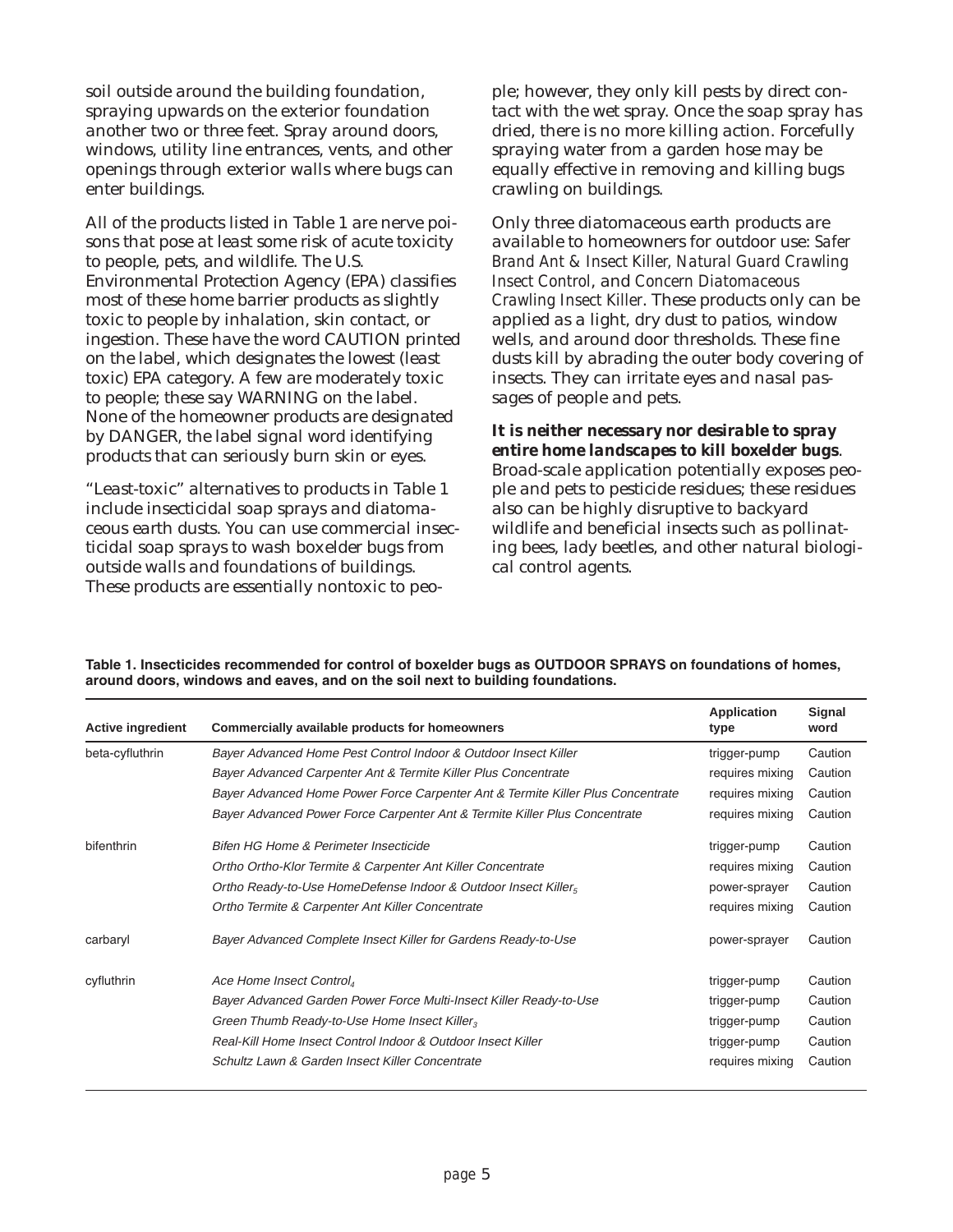#### **Table 1. Cont'd**

| <b>Active ingredient</b>       | Commercially available products for homeowners                          | <b>Application</b><br>type | <b>Signal</b><br>word |
|--------------------------------|-------------------------------------------------------------------------|----------------------------|-----------------------|
| deltamethrin                   | Enforcer BugMax365 One Year Home Pest Control                           | trigger-pump               | Caution               |
|                                | Enforcer BugMax Insect Killer Concentrate                               | requires mixing            | Caution               |
|                                | <b>Enforcer Home Pest Control XII</b>                                   | trigger-pump               | Caution               |
|                                | Green Light Roach Ant & Spider Control                                  | trigger-pump               | Caution               |
|                                | Hi-Yield Kill-a-Bug II Indoor-Outdoor Spray                             | trigger-pump               | Caution               |
| deltamethrin<br>+ bioallethrin | Pro Exterminator Residual Crawling Insect Killer Plus                   | aerosol                    | Caution               |
| esfenvalerate                  | Bonide House Guard Ready-to-Spray Perimeter & Foundation Insect Control | hose-end                   | Caution               |
| gamma-cyhalothrin              | Spectracide Triazicide Once & Done! Insect Killer, Concentrate          | requires mixing            | Caution               |
| lambda-cyhalothrin             | Hot Shot Home Insect Control Clear Formula,                             | trigger-pump               | Caution               |
|                                | Martin's Cyonara Lawn & Garden Insect Control                           | requires mixing            | Caution               |
|                                | No-Pest Home Insect Control <sub>4</sub>                                | trigger-pump               | Caution               |
|                                | Schultz Ready-to-Use Home Insect Killer,                                | trigger-pump               | Caution               |
|                                | Spectracide Ant Shield Home Barrier Insect Killer,                      | trigger-pump               | Caution               |
|                                | Spectracide Bug Stop Home Insect Killer                                 | power-sprayer              | Caution               |
|                                | Spectracide Bug Stop Indoor Plus Outdoor Insect Killer                  | trigger-pump               | Caution               |
|                                | Spectracide Flea & Tick Killer <sub>3</sub>                             | power-sprayer              | Caution               |
|                                | Spectracide Terminate Termite & Carpenter Ant Killer,                   | power-sprayer              | Caution               |
|                                | Spectracide Triazicide Lawn & Garden Insect Killer                      | trigger-pump               | Caution               |
|                                | Spectracide Triazicide Once & Done! Insect Killer                       | trigger-pump               | Caution               |
|                                | Spectracide Triazicide Soil & Turf Insect Killer Concentrate            | requires mixing            | Caution               |
| malathion                      | Ace Dilutable Concentrate Malathion 50 Insect Spray                     | requires mixing            | Warning               |
|                                | Green Thumb Malathion Insect Killer Spray Concentrate                   | requires mixing            | Warning               |
|                                | Ortho Malathion 50 Plus Insect Spray Concentrate                        | requires mixing            | Warning               |
|                                | Ortho Malathion Plus Insect Spray Concentrate                           | requires mixing            | Warning               |
|                                | Ortho Mosquito B Gon Tree & Shrub Spray Concentrate                     | requires mixing            | Warning               |
|                                | <b>Schultz Malathion Concentrate</b>                                    | requires mixing            | Warning               |
|                                | Spectracide Malathion Insect Spray Concentrate                          | requires mixing            | Warning               |
| permethrin                     | Ace Soil & Turf Insect Control Concentrate                              | requires mixing            | Caution               |
|                                | Bee Gone Insecticide Concentrate                                        | requires mixing            | Caution               |
|                                | Hi-Yield 38 Plus Turf, Termite & Ornamental Insect Control              | requires mixing            | Caution               |
|                                | Spectracide Bug Stop Garden & Lawn Insect Control Concentrate           | requires mixing            | Caution               |
|                                | Terro Termite & Carpenter Ant Killer Concentrate                        | hose-end                   | Caution               |
| permethrin<br>+ tetramethrin   | Zero In Roach & Ant Killer Ready to Use Liquid                          | trigger-pump               | Caution               |

#### **NOTES:**

Products are listed alphabetically, not by order of implied effectiveness. ALWAYS READ AND EXACTLY FOLLOW THE PRODUCT LABEL. Information here does not substitute for, or replace, instructions printed on the label. The relative hazards of any pesticide to human health can be judged by the signal words POISON, DANGER, WARNING, or CAUTION printed on the pesticide label, where

CAUTION = slightly acutely toxic if ingested, inhaled, or by skin contact OR with slight potential for eye and skinirritation;

WARNING = moderately acutely toxic to humans if ingested, inhaled, or by skin contact OR with moderate potential for eye and skin irritation;

DANGER (without the accompanying word POISON) = corrosive pesticides that can permanently blind or cause severe skin injury;

DANGER-POISON = pesticides that EITHER are highly acutely toxic if ingested, inhaled, or by skin contact OR pesticides that pose significant risks to wildlife or the environment; products labeled DANGER-POISON only can be used by certified (state-licensed) pesticide applicators, not homeowners.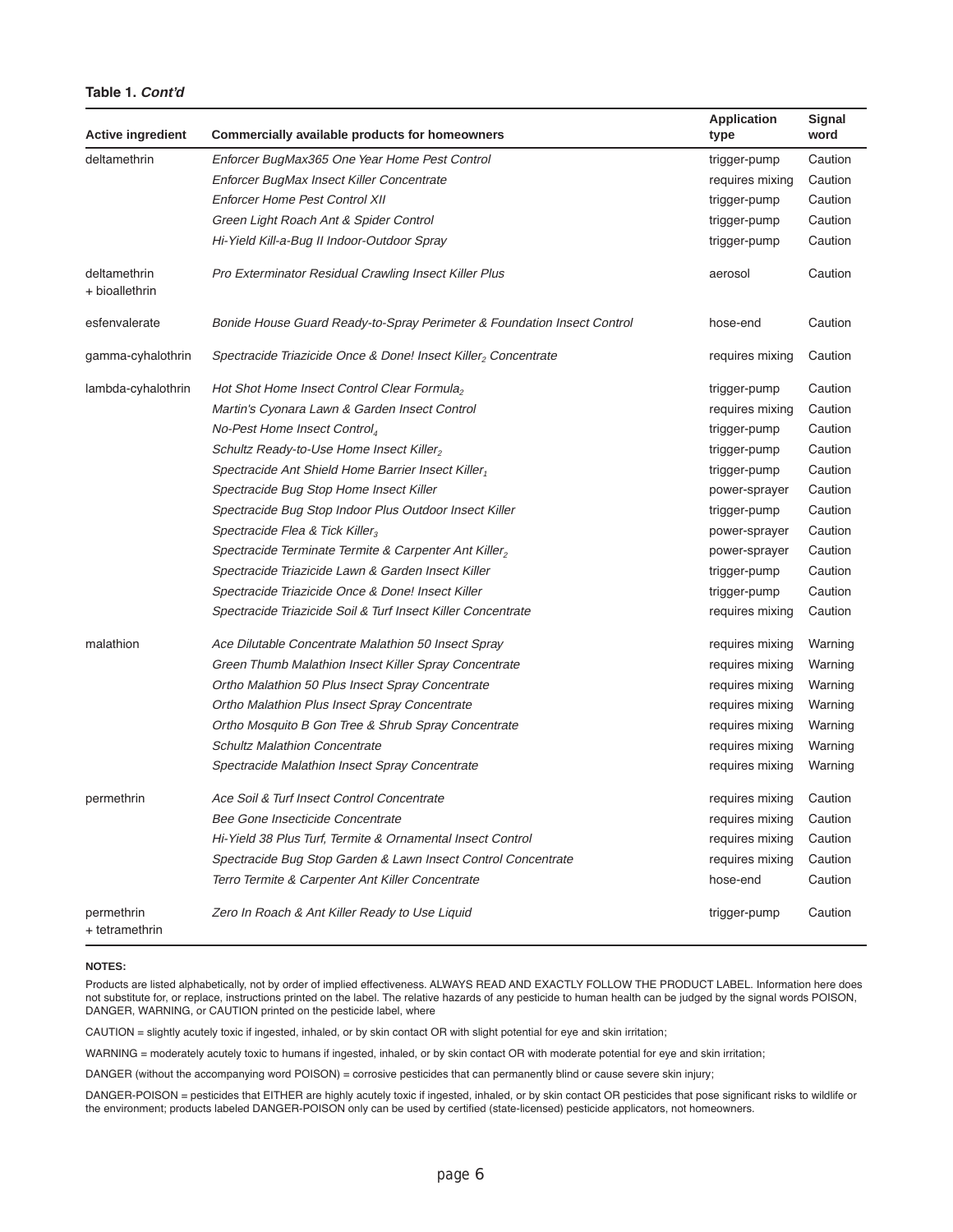We recommend against treatment of host trees for the same reasons. One would have to repeatedly treat the entire tree from midsummer through early fall. Even then, boxelder bugs potentially could arrive in the yard from trees in the surrounding area.

Except for extreme infestations, we recommend against homeowner use of insecticides inside home living spaces for boxelder bugs. The pest is too mobile and too secretive for effective, judicious insecticide use inside the home. Bug-bomb aerosols can kill exposed insects, but bugs invading after insecticide disperses will continue to be a nuisance. Aerosol fumigants might kill boxelder bugs inside wall voids, creating an equally intolerable nuisance when their malodorous decaying bodies attract scavenging beetles and rodents. It is more effective to apply exterior perimeter sprays and prevent pest entry in the first place.

ALWAYS read and follow the instructions printed on the pesticide label. The pesticide recommendations in this UI publication do not substitute for instructions on the label. Due to constantly changing pesticide laws and labels, some pesticides may have been cancelled or had certain uses prohibited. Use pesticides with care. Do not use a pesticide unless both the pest and the plant, animal, or other application site are specifically listed on the label. Store pesticides in their original containers and keep them out of the reach of children, pets, and livestock. Trade names are used to simplify the information; no endorsement or discrimination is intended.

#### The authors

Danielle Gunn, Reservation Extension Educator, Fort Hall Reservation; and Edward John Bechinski, Professor of Entomology, respectively, University of Idaho.

#### Photography credits

Figure 1. USDA Division of Entomology Circular 28. Figure 2. Ries Memorial Slide Collection #1905. Used with permission of Entomological Society of America. Figures 3, 4, and 5 (left). Oregon State University, Ken Gray Slide Collection. Figure 5 (right). Dennis J. Schotzko, University of Idaho. Used with permission. Figure 6. Edward John Bechinski, University of Idaho.